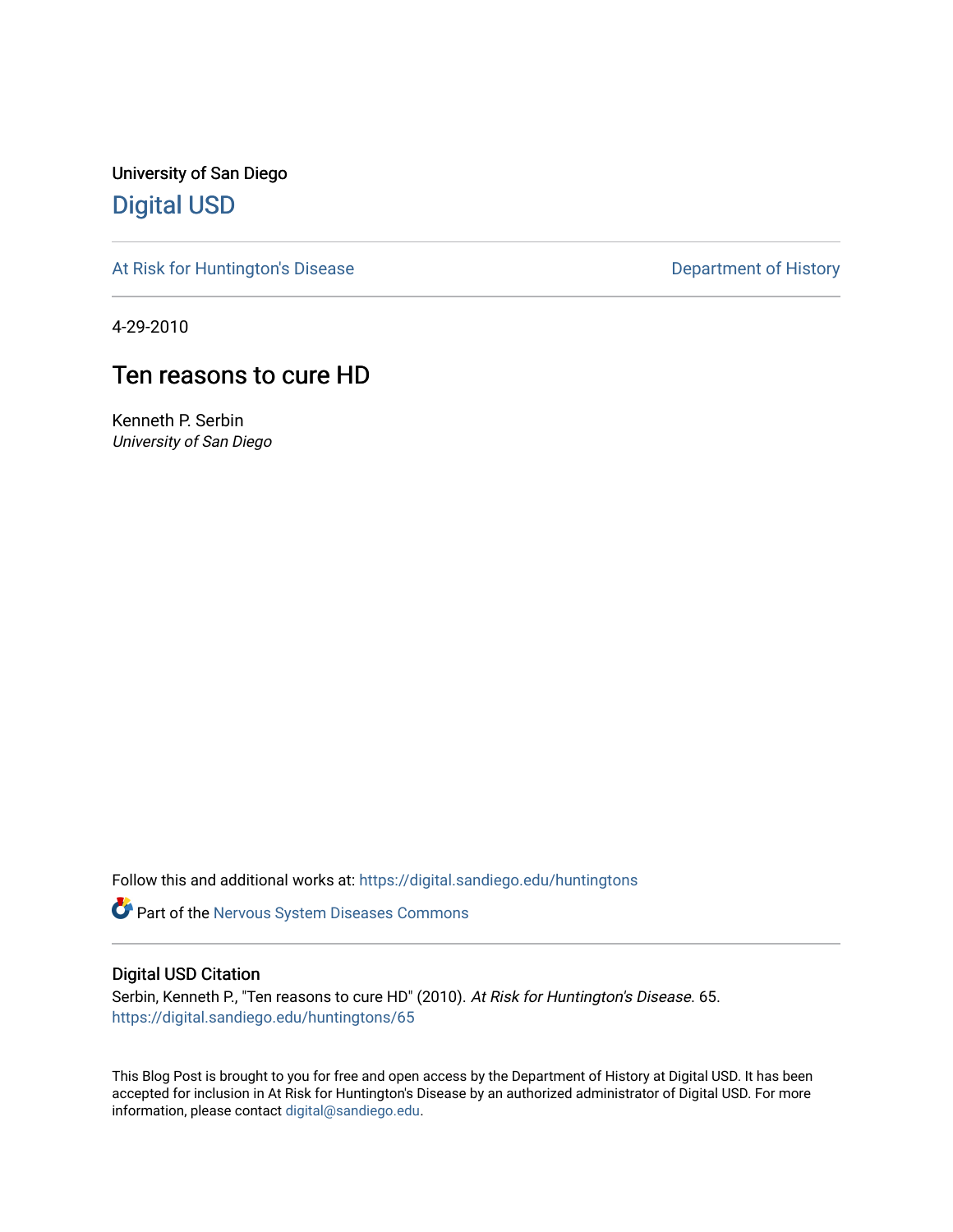# [At Risk for Huntington's Disease](http://curehd.blogspot.com/)

*HD is a genetically caused brain disorder that causes uncontrollable bodily movements and robs people's ability to walk, talk, eat, and think. The final result is a slow, ugly death. Children of parents with HD have a 50-50 chance of inheriting the disease. There is no cure or treatment.*

### Blog Archive

- $\blacktriangleright$  [2021](http://curehd.blogspot.com/2021/)(12)
- $\blacktriangleright$  [2020](http://curehd.blogspot.com/2020/) (16)
- $\blacktriangleright$  [2019](http://curehd.blogspot.com/2019/) (19)
- $\blacktriangleright$  [2018](http://curehd.blogspot.com/2018/) (16)
- $\blacktriangleright$  [2017](http://curehd.blogspot.com/2017/) (14)
- $-2016(13)$  $-2016(13)$  $-2016(13)$  $\blacktriangleright$  [2015](http://curehd.blogspot.com/2015/) (24)
- 
- $\blacktriangleright$  [2014](http://curehd.blogspot.com/2014/) (24)  $\blacktriangleright$  [2013](http://curehd.blogspot.com/2013/) (30)
- $\blacktriangleright$  [2012](http://curehd.blogspot.com/2012/) (26)
- $\blacktriangleright$  [2011](http://curehd.blogspot.com/2011/) (33)
- $\sqrt{2010(26)}$  $\sqrt{2010(26)}$  $\sqrt{2010(26)}$
- - [►](javascript:void(0)) [December](http://curehd.blogspot.com/2010/12/) (4)
- [►](javascript:void(0)) [November](http://curehd.blogspot.com/2010/11/) (1) [►](javascript:void(0)) [October](http://curehd.blogspot.com/2010/10/) (2)
- $\blacktriangleright$  [September](http://curehd.blogspot.com/2010/09/) (3)
- $\blacktriangleright$  [August](http://curehd.blogspot.com/2010/08/) (2)
- $\blacktriangleright$  [June](http://curehd.blogspot.com/2010/06/) (2)
- $\blacktriangleright$  [May](http://curehd.blogspot.com/2010/05/) (3)
- $\nabla$  [April](http://curehd.blogspot.com/2010/04/) (2)
- Ten [reasons](http://curehd.blogspot.com/2010/04/ten-reasons-to-cure-hd.html) to cure HD The point of no [return](http://curehd.blogspot.com/2010/04/point-of-no-return.html)
- $\blacktriangleright$  [March](http://curehd.blogspot.com/2010/03/) (2)
- $\blacktriangleright$  [February](http://curehd.blogspot.com/2010/02/) (2)
- [►](javascript:void(0)) [January](http://curehd.blogspot.com/2010/01/) (3)
- $2009(21)$  $2009(21)$
- $2008(7)$  $2008(7)$
- $2007(7)$  $2007(7)$
- $\blacktriangleright$  [2006](http://curehd.blogspot.com/2006/) (4)
- $\blacktriangleright$  [2005](http://curehd.blogspot.com/2005/) (17)

#### About Me **GENE [VERITAS](https://www.blogger.com/profile/10911736205741688185)**

View my [complete](https://www.blogger.com/profile/10911736205741688185) profile

## HD Links

[Huntington's](http://www.hdsa.org/) Disease Society of America [International](http://www.huntington-assoc.com/) Huntington **Association** [Huntington's](http://hddrugworks.org/) Disease Drug **Works** 

#### THURSDAY, APRIL 29, 2010

#### Ten reasons to cure HD

*Huntington's disease? Never heard of it. Why should I care?*

As with so many diseases, once you learn a bit about HD, you get a twinge of fear and sympathy. But in our hectic world it seems insignificant. Yes, an estimated 30,000 Americans have HD, but millions suffer and die from cancer, heart disease, and AIDS. Whereas Rock Hudson's death from AIDS and Michael J. Fox's diagnosis of Parkinson's disease gained great publicity for those causes, HD lacks association with a celebrity.

But numbers and publicity are deceiving. The story of HD is far more compelling and complex than most people could imagine.

As the [Huntington's Disease Society of America](http://www.hdsa.org/) prepares to mark HD Awareness Month in May, here are ten reasons why we need to *cure HD now*.

**1. HD kills.** While many diseases can be treated or cured, HD cannot. The 30,000 individuals affected will die a slow, ugly death. As it destroys the brain, HD robs people of their ability to walk, talk, think, and care for themselves. HD strikes people in the prime of life. Many kids and teens also get it.

**2. HD threatens many people.** In the U.S. at least 150,000 more people are at risk and will die if they get HD. Worldwide nearly a million people have HD. It affects both sexes and all ethnic groups.

**3. HD painfully strikes at families.** Every day tens of thousands of caregivers and relatives carry the difficult burden of helping their ill loved ones do simple tasks like bathe, eat, and dress. Looking after a person with HD is like caring for a toddler who doesn't grow but rather regresses. Moreover, it splits families that disagree about whether to learn their fate or to live without knowledge of a gene-positive status.

**4. HD results from a genetic defect.** We all have the huntingtin gene, but in some people it has mutated. Because HD is purely genetic, the children of an affected parent have a 50-50 chance of acquiring it. The defect is not merely a tendency; its presence inexorably brings on the illness.

**5. HD involves major ethical issues.** Those in the HD community have long suffered great discrimination such as job loss and denial of insurance, even though the disease is officially considered a disability. In the post-genomic world, HD raises questions about the ownership and use of genetic codes, medical confidentiality and insurability, access to new treatments and cures, and the increasingly sensitive issue of genetic testing for people at risk and their unborn children.

**6. HD is a model disease.** HD is on the cutting edge of biotechnology. The ten-year quest to discover the HD gene, concluded in 1993, was a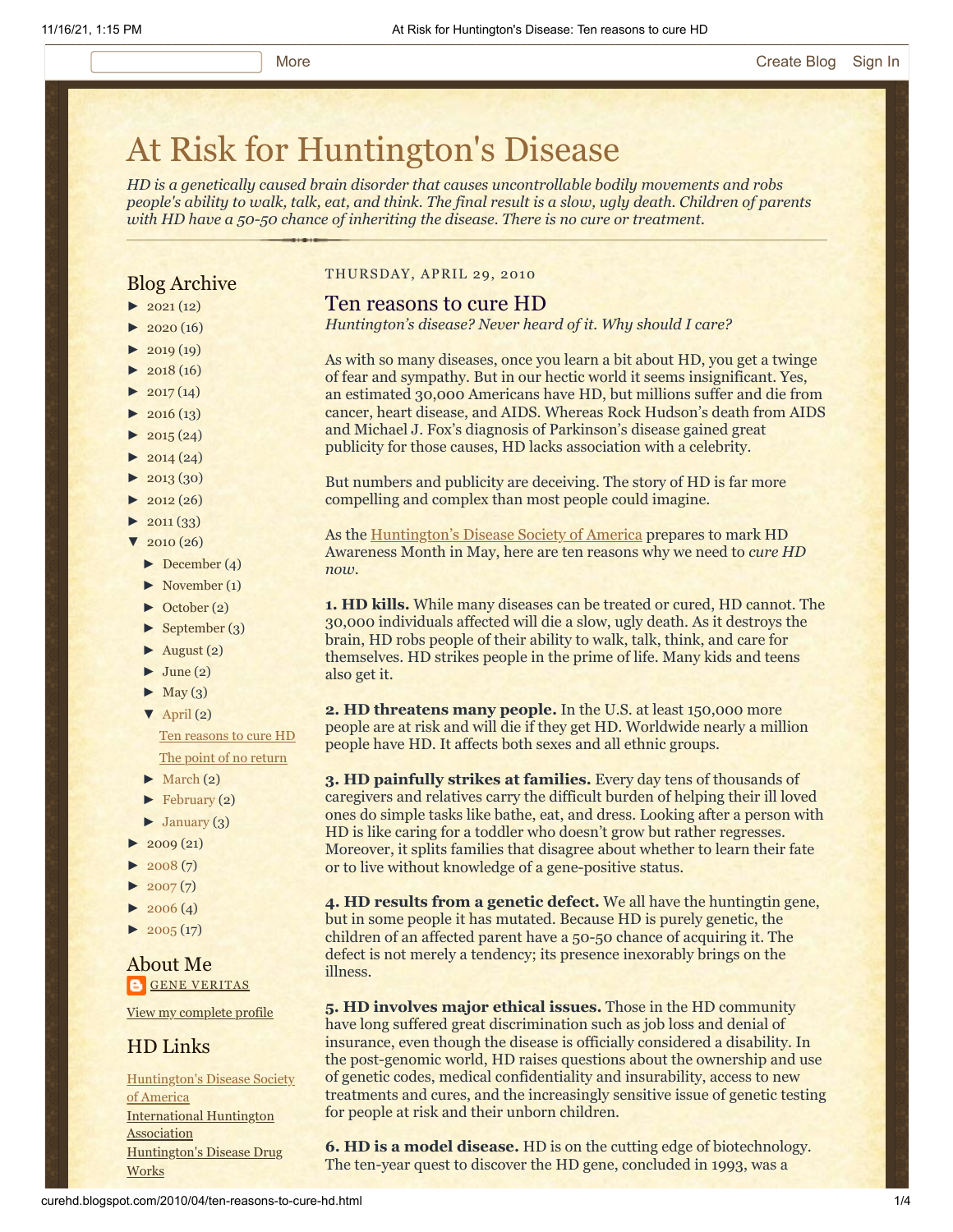[Huntington's](http://www.hdlighthouse.org/) Disease **Lighthouse** Hereditary Disease [Foundation](http://www.hdfoundation.org/) [Huntington's](http://www.hdac.org/) Disease Advocacy Center Thomas [Cellini Huntington's](http://www.ourtchfoundation.org/) **Foundation** HDSA [Orange](http://www.hdsaoc.org/) County (CA) Affiliate HD Free with [PGD!](http://www.hdfreewithpgd.com/) [Stanford](http://www.stanford.edu/group/hopes/) HOPES Earth Source [CoQ10,](http://www.escoq10.com/) Inc.

## HD Blogs and Individuals

Chris Furbee: [Huntingtons](http://www.huntingtonsdance.org/) Dance Angela F.: Surviving [Huntington's?](http://survivinghuntingtons.blogspot.com/) Heather's [Huntington's](http://heatherdugdale.angelfire.com/) Disease Page

#### 11/16/21, 1:15 PM At Risk for Huntington's Disease: Ten reasons to cure HD

crucial stage in the Human Genome Project. The hunt generated many new research techniques, the discovery of aberrant proteins that harm the brain, and the production of revolutionary "transgenic" HD mice. Today companies such as [Isis Pharmaceuticals, Inc.,](http://www.hdsasandiego.org/aev-41.aspx) of Carlsbad, CA, are experimenting with the latest emerging generation of potential drugs in the effort to stop HD at its genetic roots. HD research generates extraordinary teamwork in the usually ultra-competitive scientific community. Dozens of labs and doctors from around the globe and thousands of families afflicted with HD participate in the effort to find a cure.

**7. HD is about the brain.** HD research increases understanding of our most vital organ.

**8. HD research helps many other diseases.** HD research has had an impact on the study of cystic fibrosis, Lou Gehrig's disease, some forms of diabetes, and other diseases and neurological disorders. HD research could help stop Alzheimer's, Parkinson's, and the effects of stroke. Successful treatment of these many diseases will lower taxes and health insurance costs for everybody.

**9. HD is an "orphan" disease.** Historically, large drug companies have preferred to focus on products that reap huge returns and publicity but do not save lives. Despite its scientific importance, HD research receives relatively little government money. HD highlights the need to value lives over glamour and profit.

**10. HD's cure offers hope for a disease-free world.** Woven genetically into every cell of those it affects, HD is a horrible killer of the brain. Although the process is painstakingly slow for families hit by HD, the research is making great strides. In the biotechnological era it is time to speak of a new human right to be free of disease. The treatment or cure of this most puzzling illness will be a historic breakthrough leading to a better quality of life for all.

*Help spread the word now about the urgent need to stop HD by sending your relatives, friends, and co-workers the link to this article.*

Posted by <u>Gene [Veritas](https://www.blogger.com/profile/03599828959793084715)</u> at <u>[7:51](http://curehd.blogspot.com/2010/04/ten-reasons-to-cure-hd.html) PM</u> **M M B B C** 

#### 2 comments:



**[Tellie](https://www.blogger.com/profile/05179849341648642755) said...** Dear Gene,

> I have enjoyed reading your blog for the past few months! It's great to have a spokesperson for some of the tricky issues that HD Positive people face. Your post about "coming out of the closet" was especially significant to me, since that is an issue with which I am present dealing.

I am 55 now -- I was tested when I was 50. I have two daughters (now 21 and 26) who knew that I was tested then, but thought that I had the results "put on hold." However, I secretly went back and got the result, since I sure that I was negative. It was positive, and I kept that secret from almost everyone, including my daughters for 5 years.

Recently, I became involved in an HD drug research study, so it